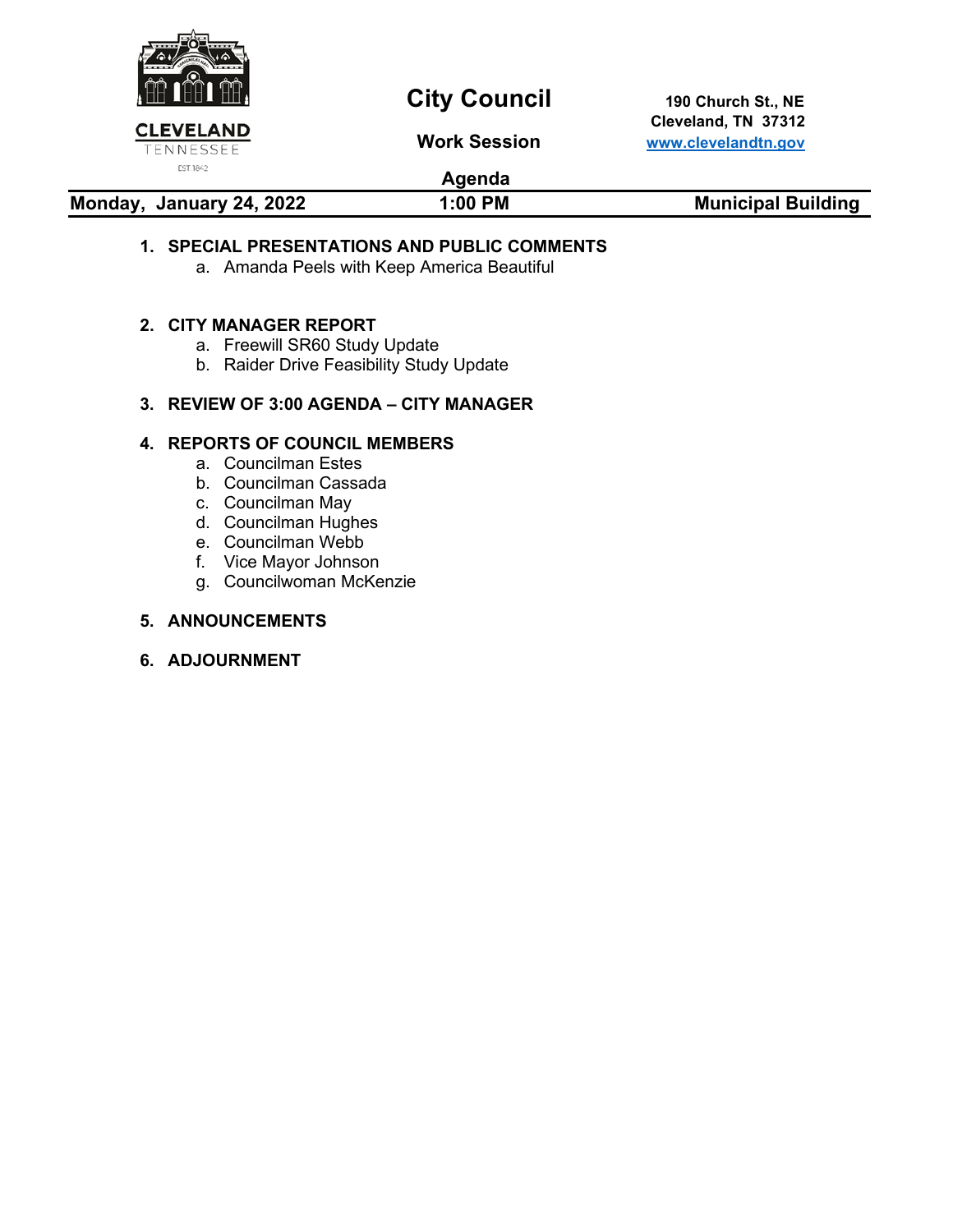

EST. 1842

## City Council 190 Church St., NE

 **Cleveland, TN 37311 Regular Session [www.clevelandtn.gov](http://www.clevelandtn.gov/)**

**Agenda**

**Monday, January 24, 2022 19:00 PM Municipal Building** 

- **1. CALL TO ORDER**
- **2. ROLL CALL**
- **3. PLEDGE OF ALLEGIANCE AND INVOCATION**

### **4. WAIVE READING OF MINUTES**

- a. Regular Session January 10, 2022 (p. 1)
- **5. SPECIAL PRESENTATIONS AND PUBLIC COMMENTS**

### **6. HEARING PETITIONS AND COMMUNICATIONS**

### **7. CONSENT AGENDA**

- a. **Final Passage – To Deny Zoning Ordinance 2021-32 –** Rezoning .36 acres, more or less, located at 1120 Valley Head Rd NW (Tax Map 34I Group B Parcel 1.00) from PUD25 Planned Unit Development Zoning District to CH Commercial Highway Zoning District (Planning Commission: Denied 9-0) (p. 2-5).
- b. **Final Passage - Zoning Ordinance 2022-01 –** Rezoning 1.1 acres, more or less, located at 1300 25<sup>th</sup> St NW (Tax Map 41K Group C Parcel 10.00) from PI Professional Institutional Zoning District to CG General Commercial Zoning District (Planning Commission: Approved 7-0; 2 absent) (p. 6-9).
- c. **Final Passage - Zoning Ordinance 2022-02 –** Rezoning 56.1 acres, more or less, located in the vicinity of Euclid Ave SE, King Edward Ave SE, 9<sup>th</sup> St SE, Cincinnati Ave SE,  $4<sup>th</sup>$  St SE,  $6<sup>th</sup>$  St SE,  $8<sup>th</sup>$  St SE, Linden Ave SE and Mill St SE (Tax Map 57C N Parcel 2.00, Map 57D Group N Parcel 1.00, Map 57E Group A Parcels 1.00, 2.00 & 23.00, Map 57E Group B Parcels 12.00, 13.00, 20.00, 27.00, Map 57D Group P Parcels 2.00, 3.00, 3.01, 3.02, 6.00, Map 57D Group M Parcels 1.00, 4.00, 7.00, 7.01, Map 57D Group E Parcel 20.00, Map 57E Group G Parcel 2.00 & Map 57E Group H Parcel 1.00) from IH Heavy Industrial Zoning District to CBD Central Business Zoning District (Planning Commission: Approved 7-0; 2 absent) (p. 10-13).
- d. **Final Passage - Zoning Ordinance 2022-04 -** Zoning of about 100 acres located on Michigan Ave Rd and Wilkinson Rd NE from the unincorporated county to PUD32 Planned Unit Development Zoning District (Planning Commission: Approved 7-0; 2 absent) (p. 14-24).
- e. **Resolution 2022-03** Accepting Fleeman Place Drive as a city street (p. 25-27).